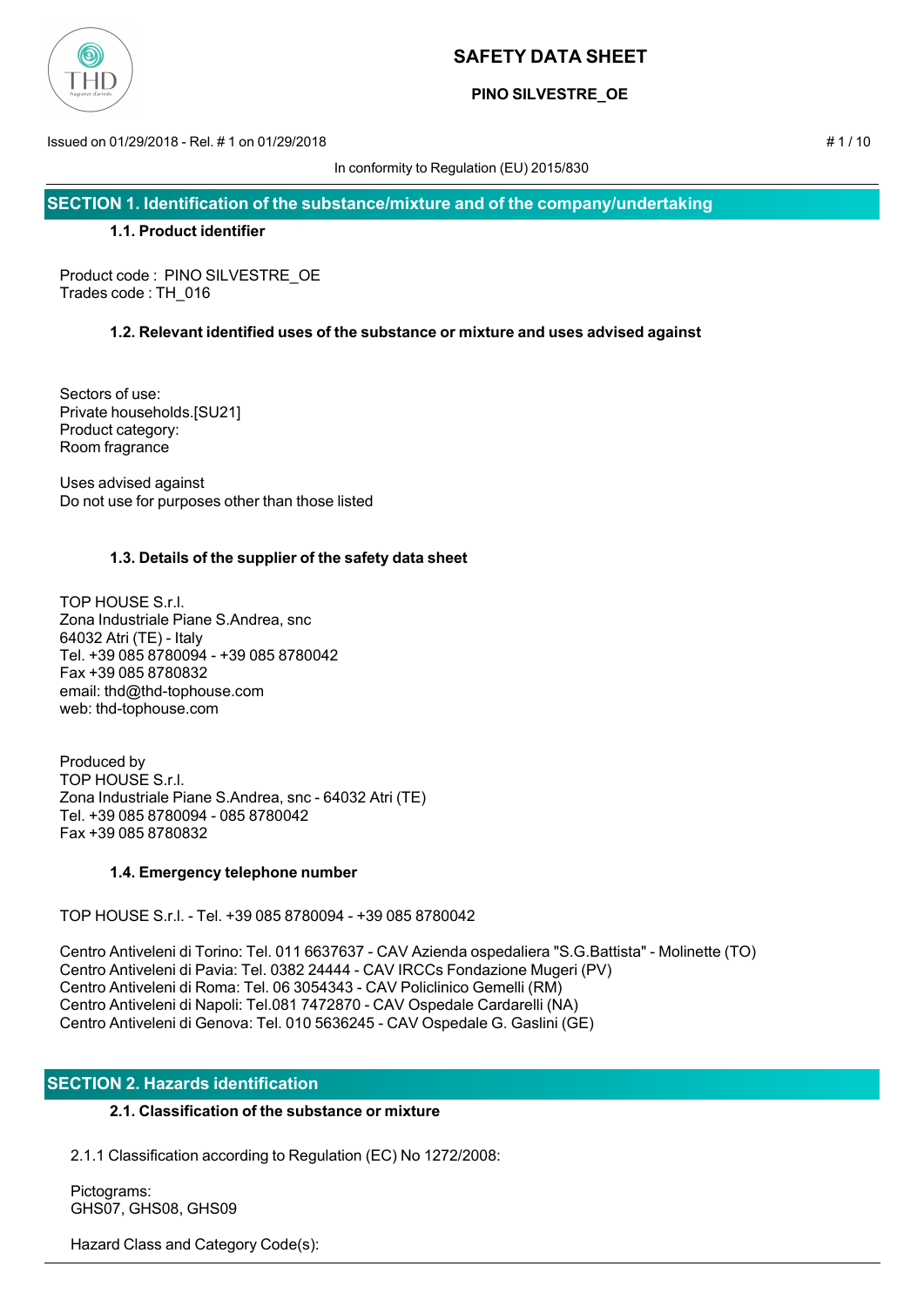

# **PINO SILVESTRE\_OE**

Issued on 01/29/2018 - Rel. # 1 on 01/29/2018 # 2 / 10

In conformity to Regulation (EU) 2015/830

Asp. Tox. 1, Skin Irrit. 2, Skin Sens. 1, Aquatic Chronic 2

Hazard statement Code(s):

H304 - May be fatal if swallowed and enters airways.

H315 - Causes skin irritation.

H317 - May cause an allergic skin reaction.

H411 - Toxic to aquatic life with long lasting effects.

The product can be fatal if swallowed and enters airways

 If brought into contact with the skin, the product causes significant inflammation with erythema, scabs, or edema. The product, if brought into contact with skin can cause skin sensitization.

The product is dangerous to the environment as it is toxic to aquatic life with long lasting effects

## **2.2. Label elements**

Labelling according to Regulation (EC) No 1272/2008:

Pictogram, Signal Word Code(s): GHS07, GHS08, GHS09 - Danger

Hazard statement Code(s):

H304 - May be fatal if swallowed and enters airways.

H315 - Causes skin irritation.

H317 - May cause an allergic skin reaction.

H411 - Toxic to aquatic life with long lasting effects.

Supplemental Hazard statement Code(s):

not applicable

Precautionary statements:

General

P101 - If medical advice is needed, have product container or label at hand.

P102 - Keep out of reach of children.

Prevention

P261 - Avoid breathing dust/fume/gas/mist/vapours/spray.

P273 - Avoid release to the environment.

P280 - Wear protective gloves/protective clothing/eye protection/face protection.

## Response

P301+P310 - IF SWALLOWED: Immediately call a POISON CENTER/doctor.

P331 - Do NOT induce vomiting.

P333+P313 - If skin irritation or rash occurs: Get medical advice/attention.

P363 - Wash contaminated clothing before reuse.

P391 - Collect spillage.

#### Storage

P405 - Store locked up.

Disposal

P501 - Dispose of contents/container accordin to local law.

Contains:

Pinus Sylvestris twig leaf oil

## **2.3. Other hazards**

The substance / mixture NOT contains substances PBT/vPvB according to Regulation (EC) No 1907/2006, Annex XIII

No information on other hazards Packaging to be fitted with child-resistant fastenings



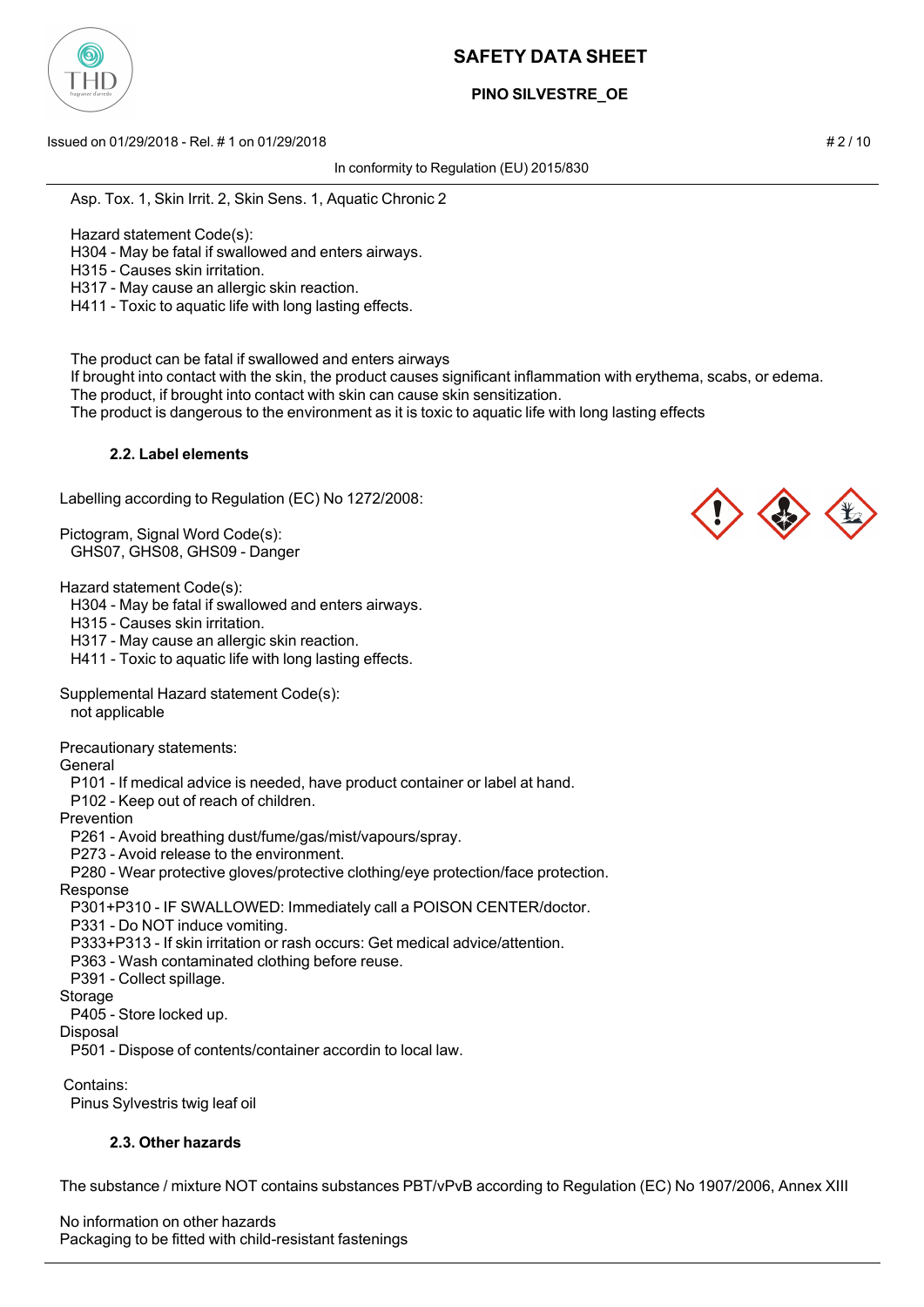

## **PINO SILVESTRE\_OE**

Issued on 01/29/2018 - Rel. # 1 on 01/29/2018 # 3 / 10

In conformity to Regulation (EU) 2015/830

Packaging to be fitted with a tactile warning

## **SECTION 3. Composition/information on ingredients**

#### **3.1 Substances**

Refer to paragraph 16 for full text of hazard statements

| Substance                      | <b>Concentration</b> | <b>Classification</b>                                                                                                  | Index | <b>CAS</b> | <b>EINECS</b> | <b>REACh</b>                |
|--------------------------------|----------------------|------------------------------------------------------------------------------------------------------------------------|-------|------------|---------------|-----------------------------|
| Pinus Sylvestris twig leaf oil | $> 75 \le 100\%$     | Flam. Lig. 3, H226;<br>Asp. Tox. 1, H304;<br>Skin Irrit. 2, H315;<br>Skin Sens. 1, H317;<br>Aquatic Chronic 2,<br>H411 |       | 8023-99-2  | 281-679-2     | 101-2120110<br>1802-71-xxxx |

#### **Fractionated global values**

| H <sub>226</sub> | $= 90,00$ | H304 | $= 90,00$ | H315 | $= 90.00$ | H317 | $= 90,00$ |
|------------------|-----------|------|-----------|------|-----------|------|-----------|
| H411             | $= 90,00$ |      |           |      |           |      |           |

#### **3.2 Mixtures**

Irrilevant

## **SECTION 4. First aid measures**

#### **4.1. Description of first aid measures**

Inhalation:

 Air the area. Move immediately the contaminated patient from the area and keep him at rest in a well ventilated room. CALL A PHYSICIAN.

 Air the area. Move immediately the contaminated patient from the area and keep him at rest in a well ventilated area. If you feel unwell seek medical advice.

Direct contact with skin (of the pure product).:

Take contaminated clothing Immediately off.

 Wash immediately with plenty of running water and possibly with soap, the areas of the body that have, or are only suspected to have, come in contact with the product.

Direct contact with eyes (of the pure product).:

Do not use eye drops or ointments of any kind before the examination or advice from an oculist.

Ingestion:

 The product is harmful and can cause irreversible damages even following a single exposure if swallowed. Absolutely do not induce vomiting or emesis. Seek medical advice immediately.

## **4.2. Most important symptoms and effects, both acute and delayed**

No data available.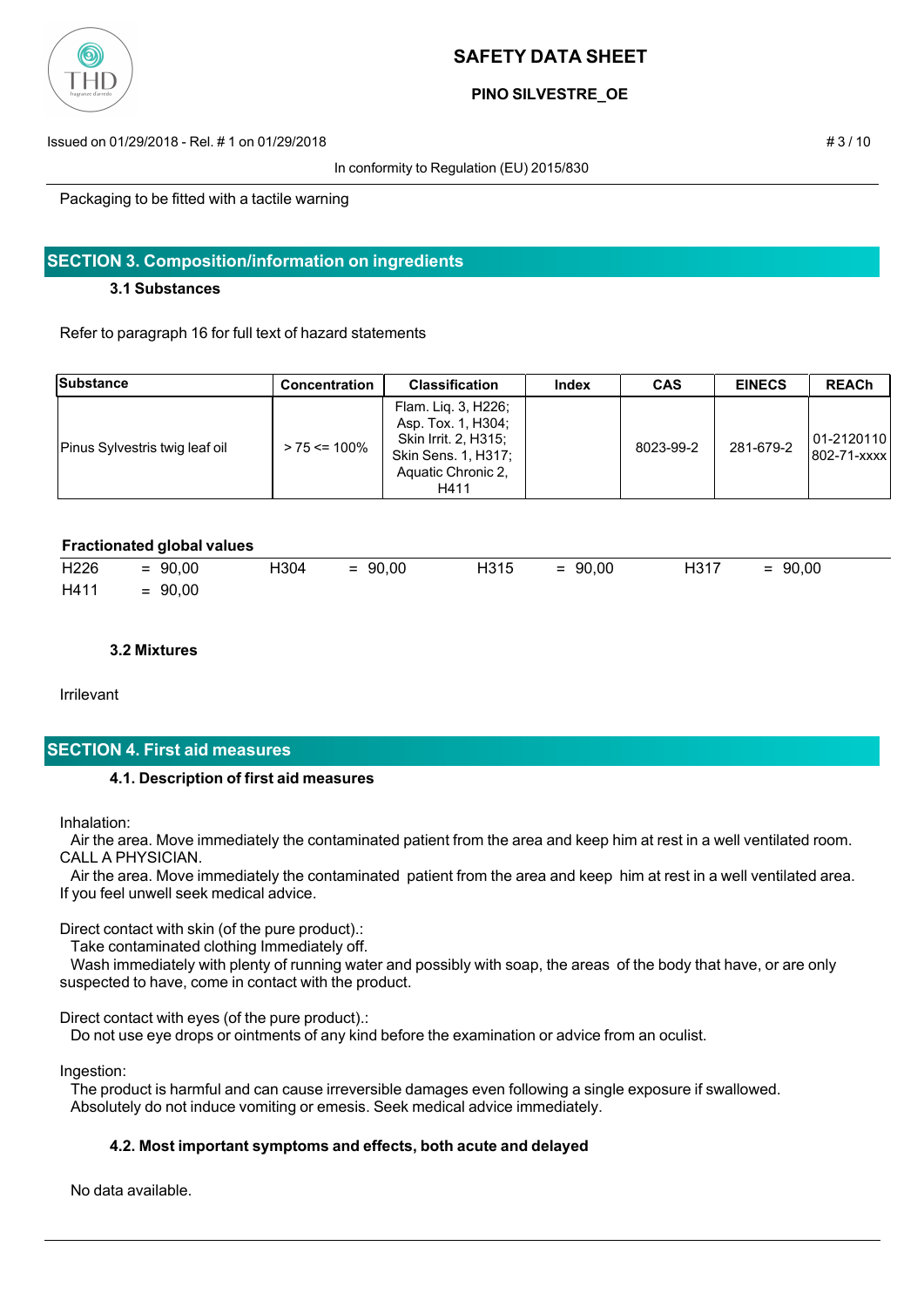

## **PINO SILVESTRE\_OE**

Issued on 01/29/2018 - Rel. # 1 on 01/29/2018 # 4 / 10

In conformity to Regulation (EU) 2015/830

IF SWALLOWED: Immediately call a POISON CENTER/doctor. If skin irritation occurs: Get medical advice/attention. If medical advice is needed, have product container or label at hand.

# **SECTION 5. Firefighting measures**

## **5.1. Extinguishing media**

Advised extinguishing agents:

Water spray, CO2, foam, dry chemical, depending on the materials involved in the fire.

Extinguishing means to avoid:

Water jets. Use water jets only to cool the surfaces of the containers exposed to fire.

## **5.2. Special hazards arising from the substance or mixture**

No data available.

## **5.3. Advice for firefighters**

Use protection for the breathing apparatus

Safety helmet and full protective suit.

The spray water can be used to protect the people involved in the extinction

 You may also use selfrespirator, especially when working in confined and poorly ventilated area and if you use halogenated extinguishers (Halon 1211 fluobrene, Solkan 123, NAF, etc...)

Keep containers cool with water spray

# **SECTION 6. Accidental release measures**

## **6.1. Personal precautions, protective equipment and emergency procedures**

6.1.1 For non-emergency personnel: Leave the area surrounding the spill or release. Do not smoke Wear mask, gloves and protective clothing.

6.1.2 For emergency responders: Wear mask, gloves and protective clothing. Eliminate all unguarded flames and possible sources of ignition. No smoking. Provision of sufficient ventilation. Evacuate the danger area and, in case, consult an expert.

## **6.2. Environmental precautions**

 Contain spill with earth or sand. If the product has entered a watercourse in sewers or has contaminated soil or vegetation, notify it to the authorities. Discharge the remains in compliance with the regulations

## **6.3. Methods and material for containment and cleaning up**

6.3.1 For containment:

 Rapidly recover the product, wear a mask and protective clothing Recover the product for reuse, if possible, or for removal. Possibly absorb it with inert material.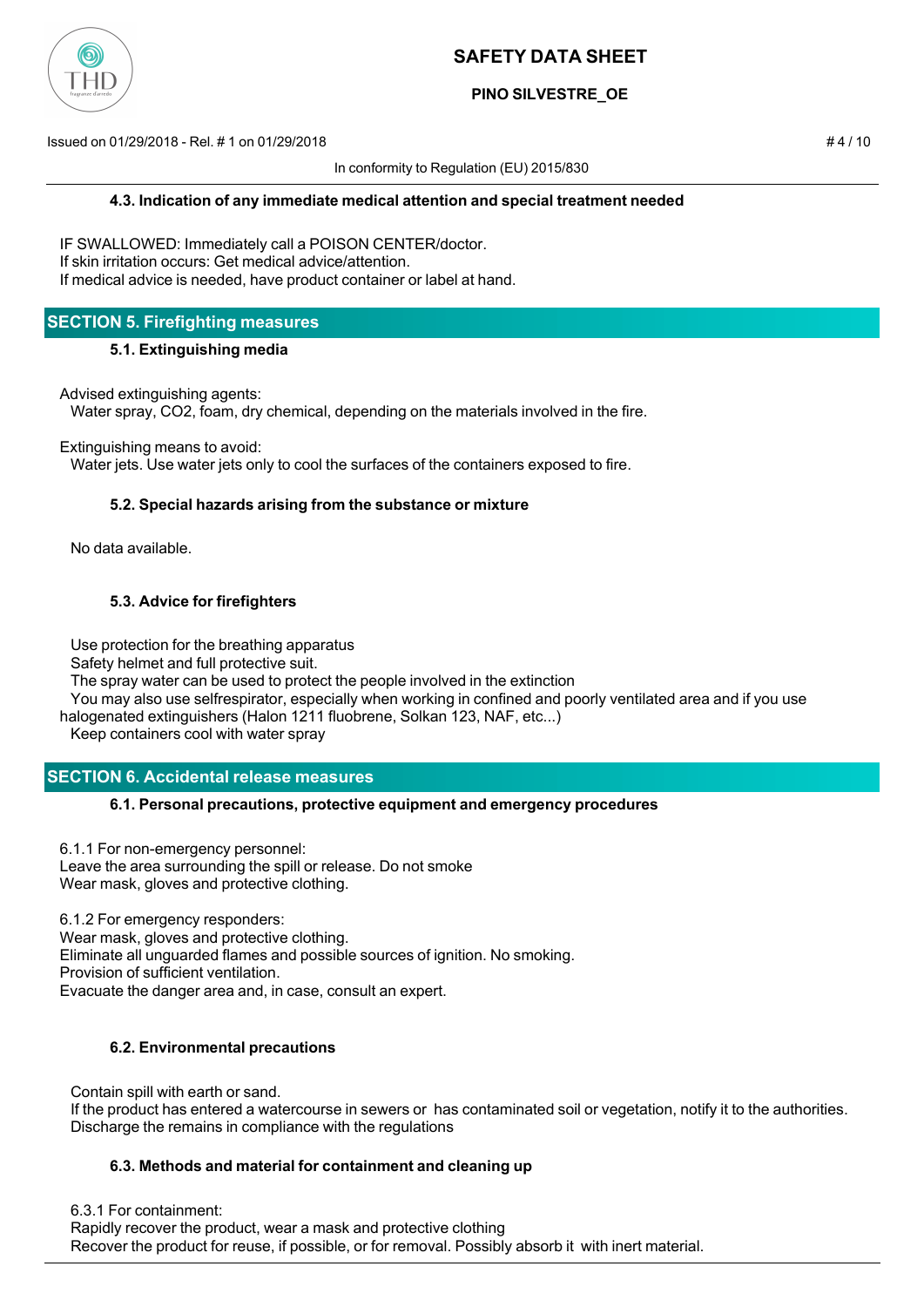

# **PINO SILVESTRE\_OE**

Issued on 01/29/2018 - Rel. # 1 on 01/29/2018 # 5 / 10

In conformity to Regulation (EU) 2015/830

Prevent it from entering the sewer system.

 6.3.2 For cleaning up: To clean the floor and all objects contaminated by this material use water. After wiping up, wash with water the area and materials involved

 6.3.3 Other information: Nothing in particular.

## **6.4. Reference to other sections**

Refer to paragraphs 8 and 13 for more information

# **SECTION 7. Handling and storage**

#### **7.1. Precautions for safe handling**

 Avoid contact and inhalation of vapors Wear protective gloves/protective clothing/eye protection/face protection. In residential areas do not use on large surfaces. At work do not eat or drink. Contaminated work clothing should not be allowed out of the workplace. See also paragraph 8 below.

#### **7.2. Conditions for safe storage, including any incompatibilities**

 Keep in original container closed tightly. Do not store in open or unlabeled containers. Keep containers upright and safe by avoiding the possibility of falls or collisions. Store in a cool place, away from sources of heat and `direct exposure of sunlight.

## **7.3. Specific end use(s)**

Private households.: Handle with care. Store in a ventilated place away from heat sources. Keep container tightly closed.

## **SECTION 8. Exposure controls/personal protection**

#### **8.1. Control parameters**

No data available.

**8.2. Exposure controls**



Appropriate engineering controls: Private households.: No specific control required.

Individual protection measures:

(a) Eye / face protection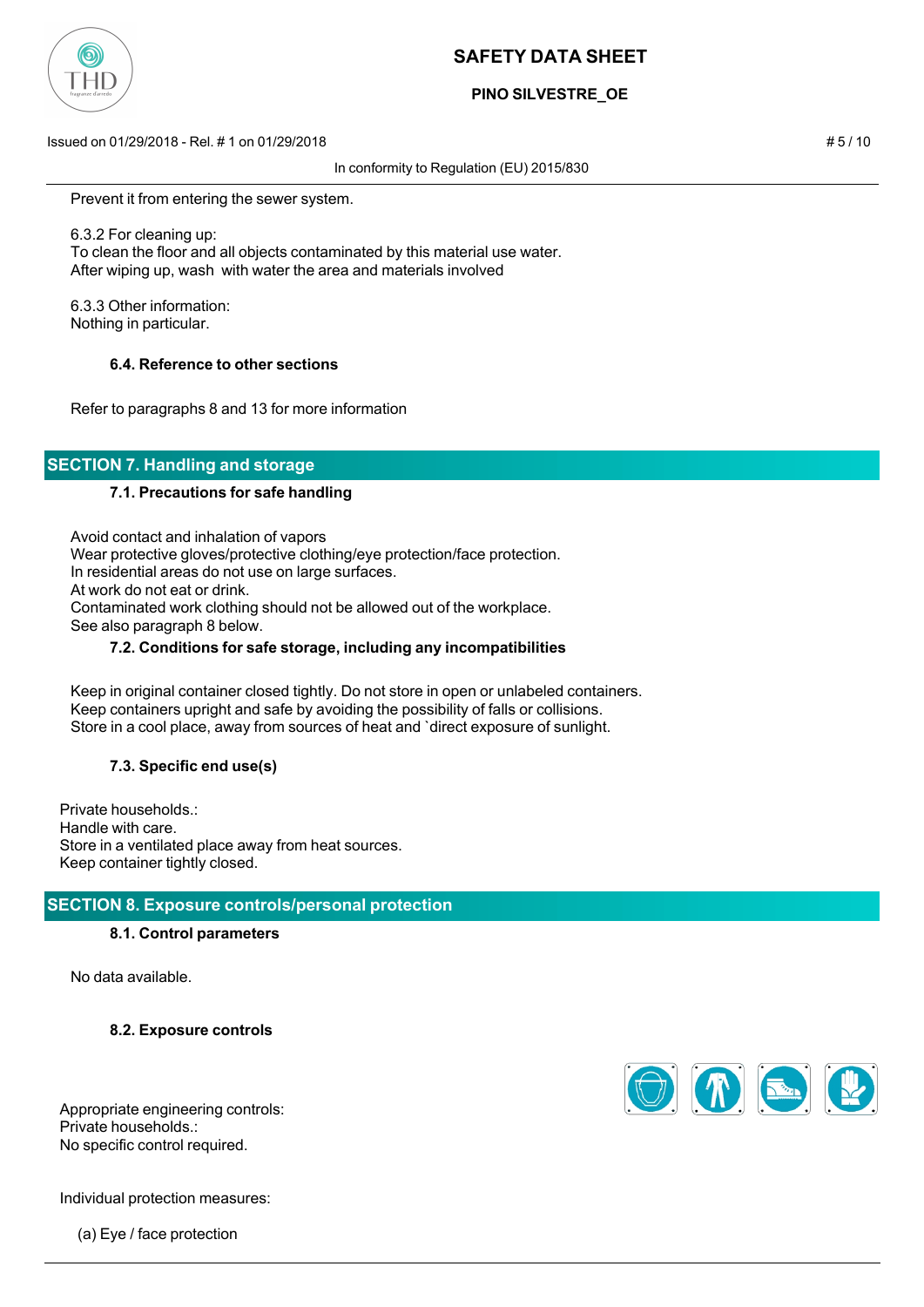

## **PINO SILVESTRE\_OE**

Issued on 01/29/2018 - Rel. # 1 on 01/29/2018 # 6 / 10

In conformity to Regulation (EU) 2015/830

When handling the pure product use safety glasses (spectacles cage) (EN 166).

(b) Skin protection

 (i) Hand protection Wear chemical-resistant gloves EN374.

 (ii) Other When handling the pure product wear full protective skin clothing.

 (c) Respiratory protection Not needed for normal use.

 (d) Thermal hazards No hazard to report

Environmental exposure controls:

Use according to good working practices to avoid pollution into the environment.

## **SECTION 9. Physical and chemical properties**

**9.1. Information on basic physical and chemical properties**

| Physical and chemical properties             | Value                                                 | <b>Determination method</b> |
|----------------------------------------------|-------------------------------------------------------|-----------------------------|
| Appearance                                   | Liquid, clear, from straw to yellow                   |                             |
| Odour                                        | pine, pine needles, green, balsamic, woody.,.,.,.,.,. |                             |
| Odour threshold                              | not determined                                        |                             |
| pH                                           | not determined                                        |                             |
| Melting point/freezing point                 | not determined                                        |                             |
| Initial boiling point and boiling range      | not determined                                        |                             |
| Flash point                                  | not determined                                        | <b>ASTM D92</b>             |
| Evaporation rate                             | not determined                                        |                             |
| Flammability (solid, gas)                    | not determined                                        |                             |
| Upper/lower flammability or explosive limits | not determined                                        |                             |
| Vapour pressure                              | not determined                                        |                             |
| Vapour density                               | not determined                                        |                             |
| Relative density                             | not determined                                        |                             |
| Solubility(ies)                              | not determined                                        |                             |
| Water solubility                             | not determined                                        |                             |
| Partition coefficient: n-octanol/water       | not determined                                        |                             |
| Auto-ignition temperature                    | not determined                                        |                             |
| Decomposition temperature                    | not determined                                        |                             |
| Viscosity                                    | not determined                                        |                             |
| Explosive properties                         | not determined                                        |                             |
| Oxidising properties                         | not determined                                        |                             |

## **9.2. Other information**

No data available.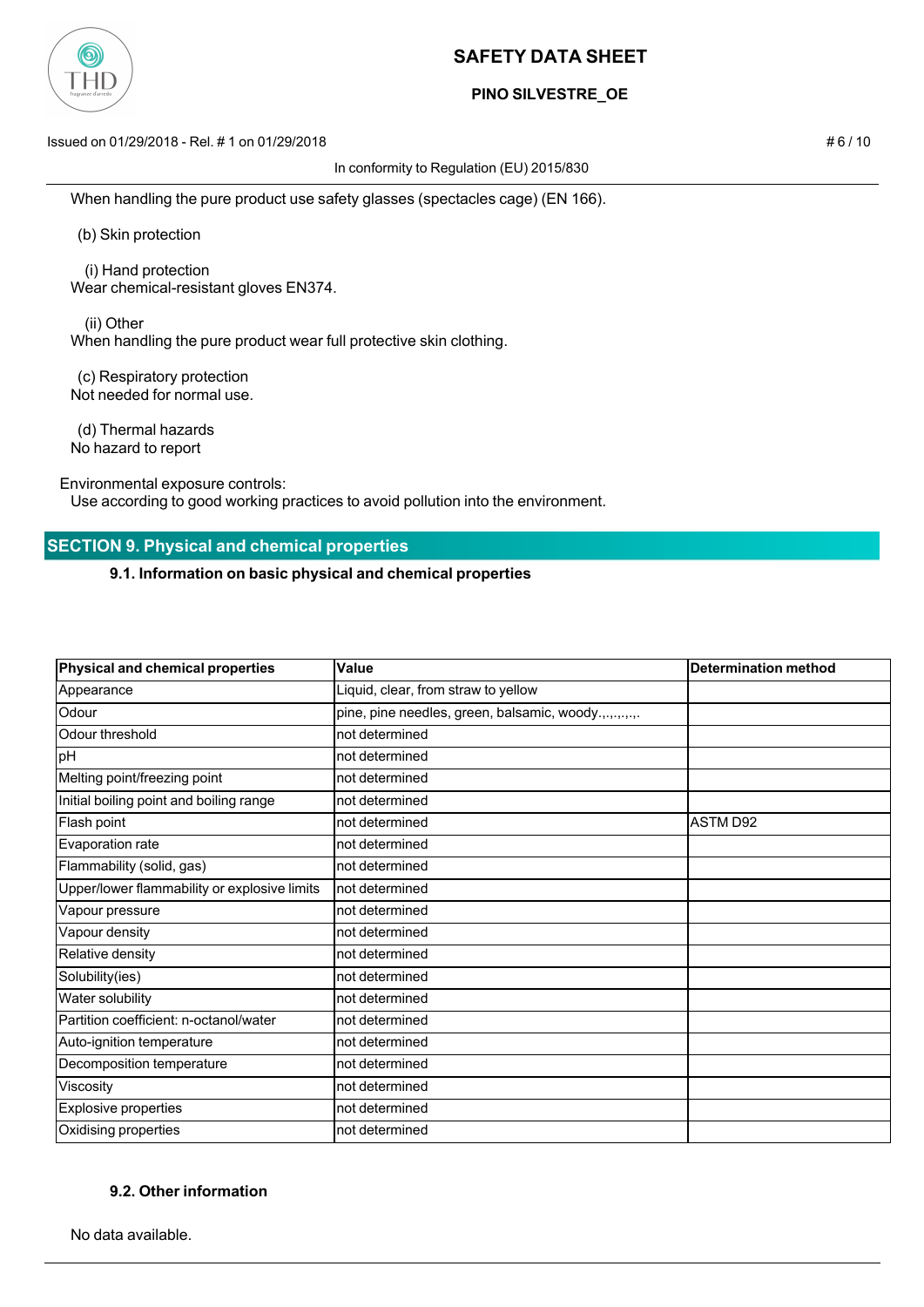

## **PINO SILVESTRE\_OE**

Issued on 01/29/2018 - Rel. # 1 on 01/29/2018 # 7 / 10

In conformity to Regulation (EU) 2015/830

# **SECTION 10. Stability and reactivity**

## **10.1. Reactivity**

No reactivity hazards

#### **10.2. Chemical stability**

No hazardous reaction when handled and stored according to provisions.

## **10.3. Possibility of hazardous reactions**

There are no hazardous reactions

#### **10.4. Conditions to avoid**

Nothing to report

## **10.5. Incompatible materials**

Nothing in particular.

## **10.6. Hazardous decomposition products**

Does not decompose when used for intended uses.

# **SECTION 11. Toxicological information**

## **11.1. Information on toxicological effects**

ATE oral =  $\infty$ ATE dermal =  $\infty$ ATE inhal =  $\infty$ 

(a) acute toxicity: based on available data, the classification criteria are not met

 (b) skin corrosion/irritationIf brought into contact with the skin, the product causes significant inflammation with erythema, scabs, or edema.

(c) serious eye damage/irritation: based on available data, the classification criteria are not met

(d) respiratory or skin sensitization: The product, if brought into contact with skin can cause skin sensitization.

(e) germ cell mutagenicity: based on available data, the classification criteria are not met

(f) carcinogenicity: based on available data, the classification criteria are not met

(g) reproductive toxicity: based on available data, the classification criteria are not met

 (h) specific target organ toxicity (STOT) single exposure: based on available data, the classification criteria are not met

 (i) specific target organ toxicity (STOT) repeated exposurebased on available data, the classification criteria are not met

(j) aspiration hazard: The product can be fatal if swallowed and enters airways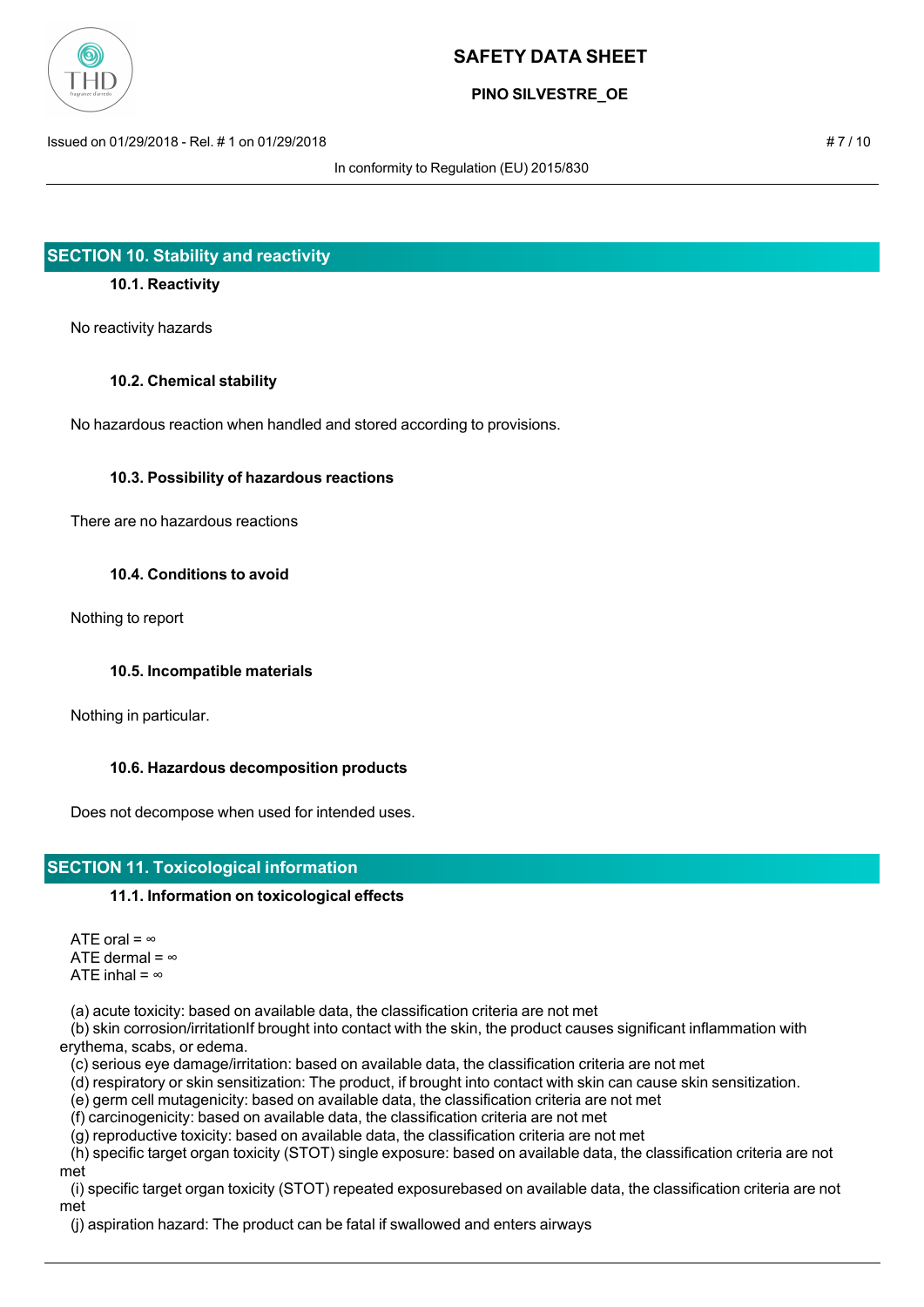

## **PINO SILVESTRE\_OE**

Issued on 01/29/2018 - Rel. # 1 on 01/29/2018 # 8 / 10

In conformity to Regulation (EU) 2015/830

# **SECTION 12. Ecological information**

## **12.1. Toxicity**

The product is dangerous for the environment as it is toxic to aquatic organisms following acute exposure.

Use according to good working practices to avoid pollution into the environment.

## **12.2. Persistence and degradability**

No data available.

## **12.3. Bioaccumulative potential**

No data available.

## **12.4. Mobility in soil**

No data available.

## **12.5. Results of PBT and vPvB assessment**

The substance / mixture NOT contains substances PBT/vPvB according to Regulation (EC) No 1907/2006, Annex XIII

## **12.6. Other adverse effects**

No adverse effects

## **SECTION 13. Disposal considerations**

## **13.1. Waste treatment methods**

 Do not reuse empty containers. Dispose of them in accordance with the regulations in force. Any remaining product should be disposed of according to applicable regulations by addressing to authorized companies. Recover if possible. Send to authorized discharge plants or for incineration under controlled conditions. Operate according to local and National rules in force

# **SECTION 14. Transport information**

## **14.1. UN number**

ADR/RID/IMDG/ICAO-IATA: 1169

If subject to the following characteristics is ADR exempt: Combination packagings: per inner packaging 5 L per package 30 Kg Inner packagings placed in skrink-wrapped or stretch-wrapped trays: per inner packaging 5 L per package 20 Kg

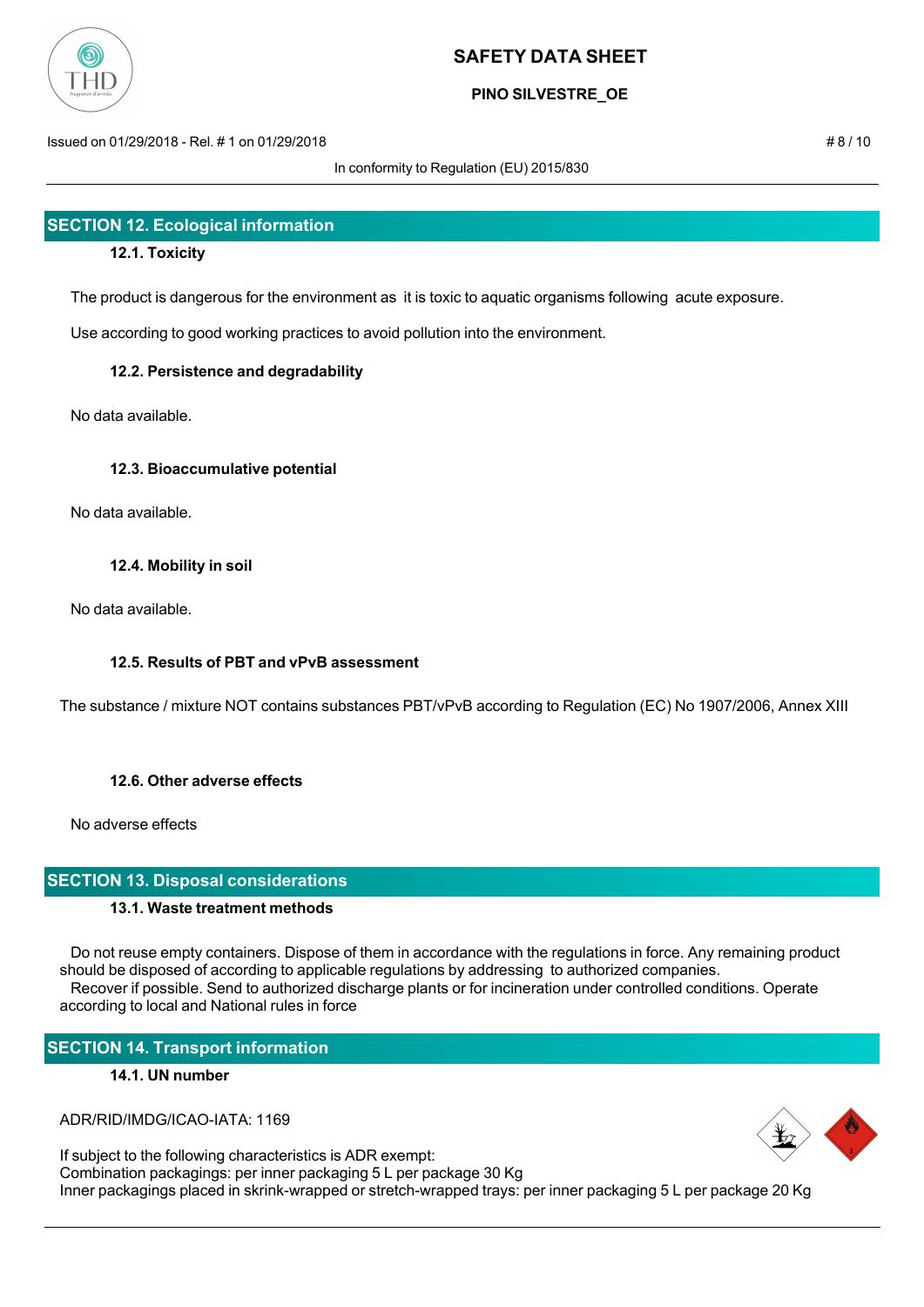

## **PINO SILVESTRE\_OE**

Issued on 01/29/2018 - Rel. # 1 on 01/29/2018 # 9 / 10

In conformity to Regulation (EU) 2015/830

#### **14.2. UN proper shipping name**

ADR/RID/IMDG: ESTRATTI AROMATICI LIQUIDI ADR/RID/IMDG: EXTRACTS, AROMATIC, LIQUID ICAO-IATA: EXTRACTS, AROMATIC, LIQUID

## **14.3. Transport hazard class(es)**

ADR/RID/IMDG/ICAO-IATA: Class : 3 ADR/RID/IMDG/ICAO-IATA: Label : 3+Ambiente ADR: Tunnel restriction code : D/E ADR/RID/IMDG/ICAO-IATA: Limited quantities : 5 L IMDG - EmS : F-E, S-D

#### **14.4. Packing group**

ADR/RID/IMDG/ICAO-IATA: III

## **14.5. Environmental hazards**

ADR/RID/ICAO-IATA: Product is environmentally hazardous IMDG: Marine polluting agent : Not

#### **14.6. Special precautions for user**

The transport must be carried out by authorised vehicles carrying dangerous goods in accordance with the requirements of the current edition of the agreement and the provisions A.D.R national regulations. The transport must be carried out in the original packaging and in packages that are made from materials resistant to the content and not likely to generate with this dangerous reactions. Employees to the loading and unloading of dangerous goods have received proper training on the risks presented by prepared and on possible procedures to be taken in the event of emergency situations

## **14.7. Transport in bulk according to Annex II of MARPOL73/78 and the IBC Code**

It is not intended to carry bulk

## **SECTION 15. Regulatory information**

**15.1. Safety, health and environmental regulations/legislation specific for the substance or mixture**

Seveso category: E2 - ENVIRONMENTAL HAZARDS

REGULATION (EU) No 1357/2014 - waste: HP4 - Irritant — skin irritation and eye damage HP5 - Specific Target Organ Toxicity (STOT)/Aspiration Toxicity HP13 - Sensitising

#### **15.2. Chemical safety assessment**

No chemical safety assessment was carried out by the supplier